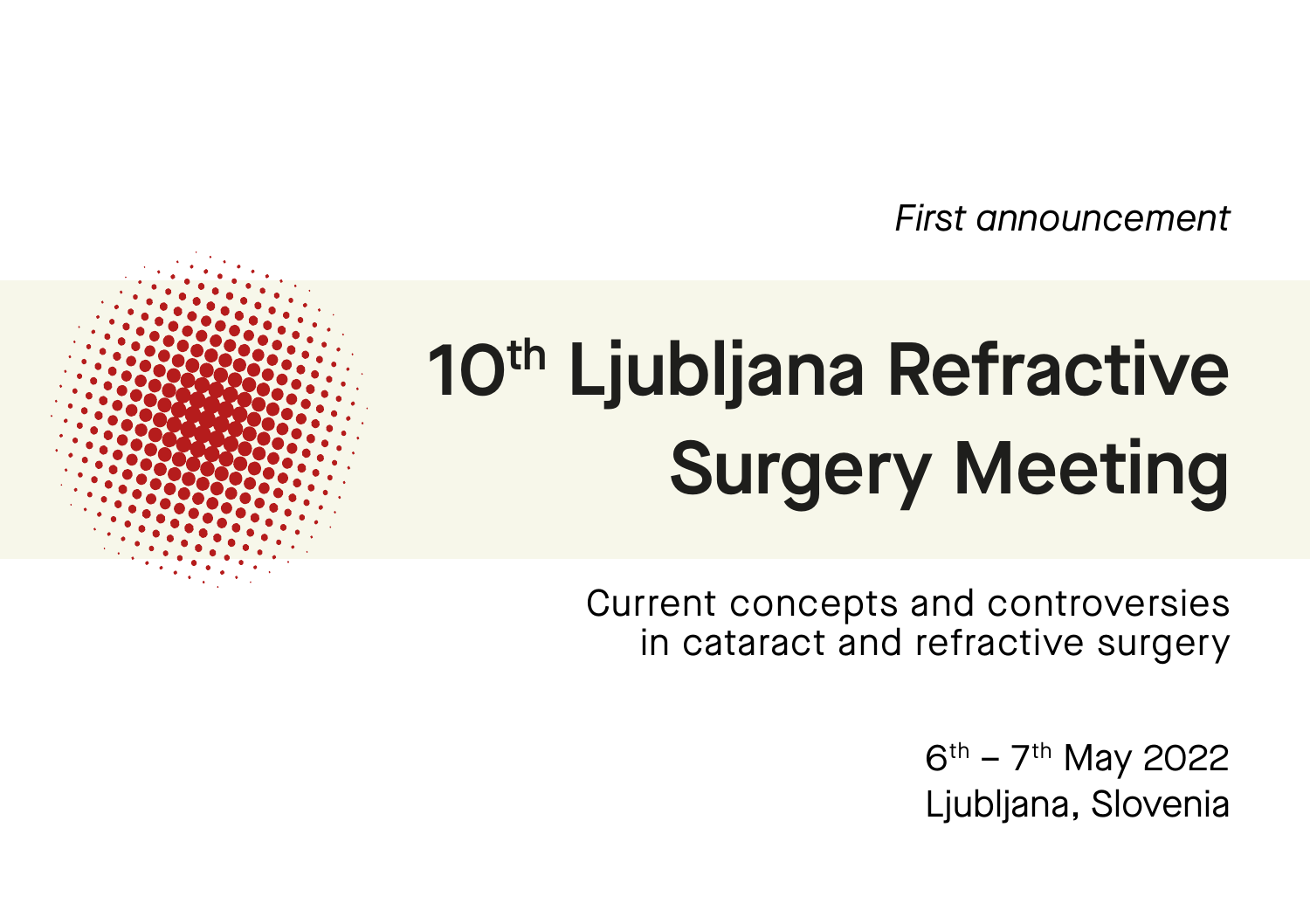# 10<sup>th</sup> Ljubljana Refractive Surgery Meeting

President of the Meeting Kristina Mikek, Slovenia

### Organizing Committee

Tayo Akingbehin, UK ┃ Kristina Mikek, Slovenia Nataša Vidović Valentinčič, Slovenia ┃ Urša Pečjak, Slovenia Matej Beltram, Slovenia ┃ Igor Šivec Trampuž, Slovenia Veronika Blažič, Slovenia ┃ Vikentia Katsanevaki, Greece

#### Information about registration

Kristina Mikek, kmikek@morela.si, +386 41 351 339 Metka Krampf, mkrampf@morela.si, +386 1 510 23 40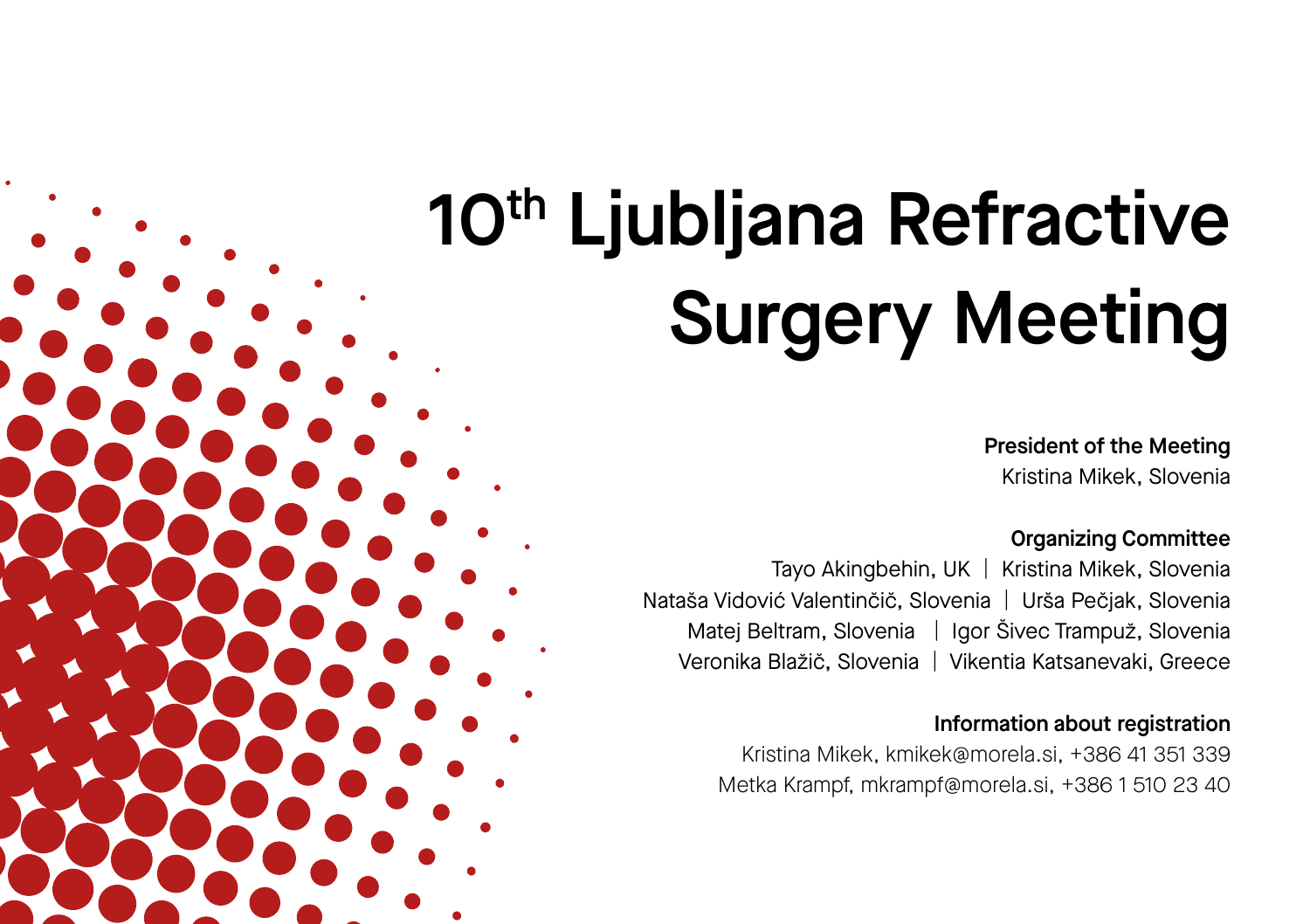### International faculty

Amanda Cardwell Carones, Italy Francesco Carones, Italy Nikica Gabrić, Croatia Vikentia Katsanevaki, Greece Marcela Espinosa-Lagana, UK Akingbehin Tayo, UK Kristina Mikek, Slovenia Daya Sheraz, UK Oliver Findl, Austria Luca Gualdi, Italy Toygar Baha, Turkey Matej Beltram, Slovenia

Urša Pečjak, Slovenia Igor Šivec Trampuž, Slovenia Maja Bohač, Croatia Daniel Elies, Spain Nataša Vidovič Valentinčič, Slovenia Rok Grčar, Slovenia Irena Irman Grčar, Slovenia Vladimir Pfeifer, Slovenia Špela Štunf Pukl, Slovenia Manca Tekavčič Pompe, Slovenia Marko Šulak, Slovenia Dušan Pušnik, Slovenia

Zala Lužnik, Slovenia Marija Ana Schwarzbartl Pfeifer, Slovenia Tomislav Šarenac, Slovenia Kristof Vandekerckhove, Switzerland Petra Schollmayer, Slovenia Marko Hawlina, Slovenia Matjaž Mihelič, Slovenia Walter Sekundo, Germany Bola Odufuwa, UK Neža Čokl, Slovenia Franc Šalamun, Slovenia Ingrid Umari, Slovenia

### Covered topics

- Ocular surface update and treatment possibilities
- Refractive surgery complications
- Refractive surgery cornea or lens surgery
- How to improve workflow in the refractive practice
- New technology in refractive surgery
- Cataract surgery in complicated cases
- Treatment possibilities in keratoconus patients

### Registration information

Registration is required for all participants. Please, register on our website:

## https://www.lj-refractive.eu/registration

### Registration fees

Practicing Ophthalmologist: 150 € Residents, Young Ophthalmologists, Nurses, Retired Ophthalmologists, Students and Optometrists: Free